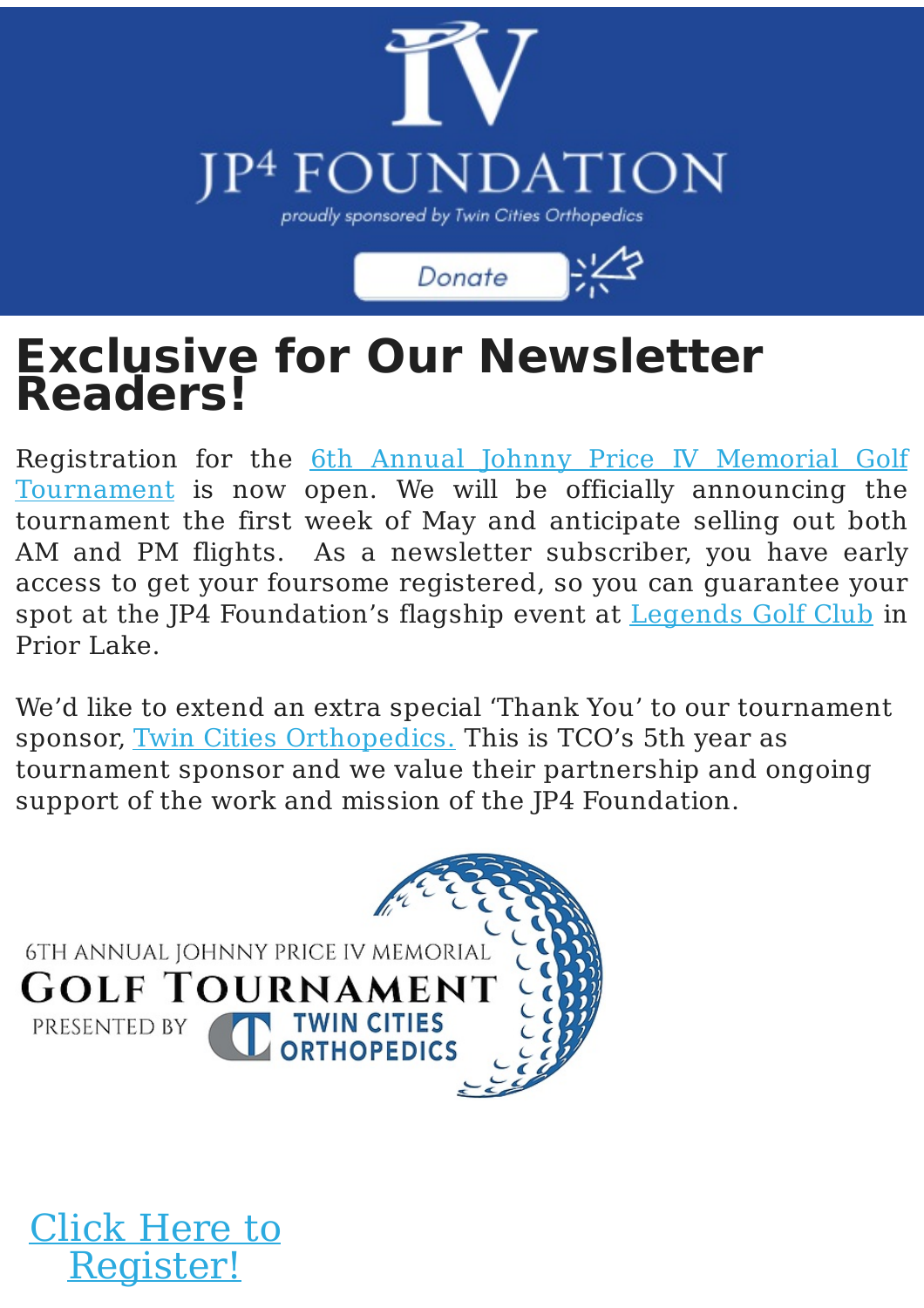### **Coach Dykema Steps Up to the Plate**

Mike Dykema, long time JP4 supporter and Blizzard coach, is committing \$250 to the JP4 Foundation for each exterior project (roofing, windows, siding, and more) completed. Mike's goal is to donate \$5,000 to the JP4 Foundation. If you have a project or are looking for a quote text 'JP4' to Mike at 651- 341-1250.

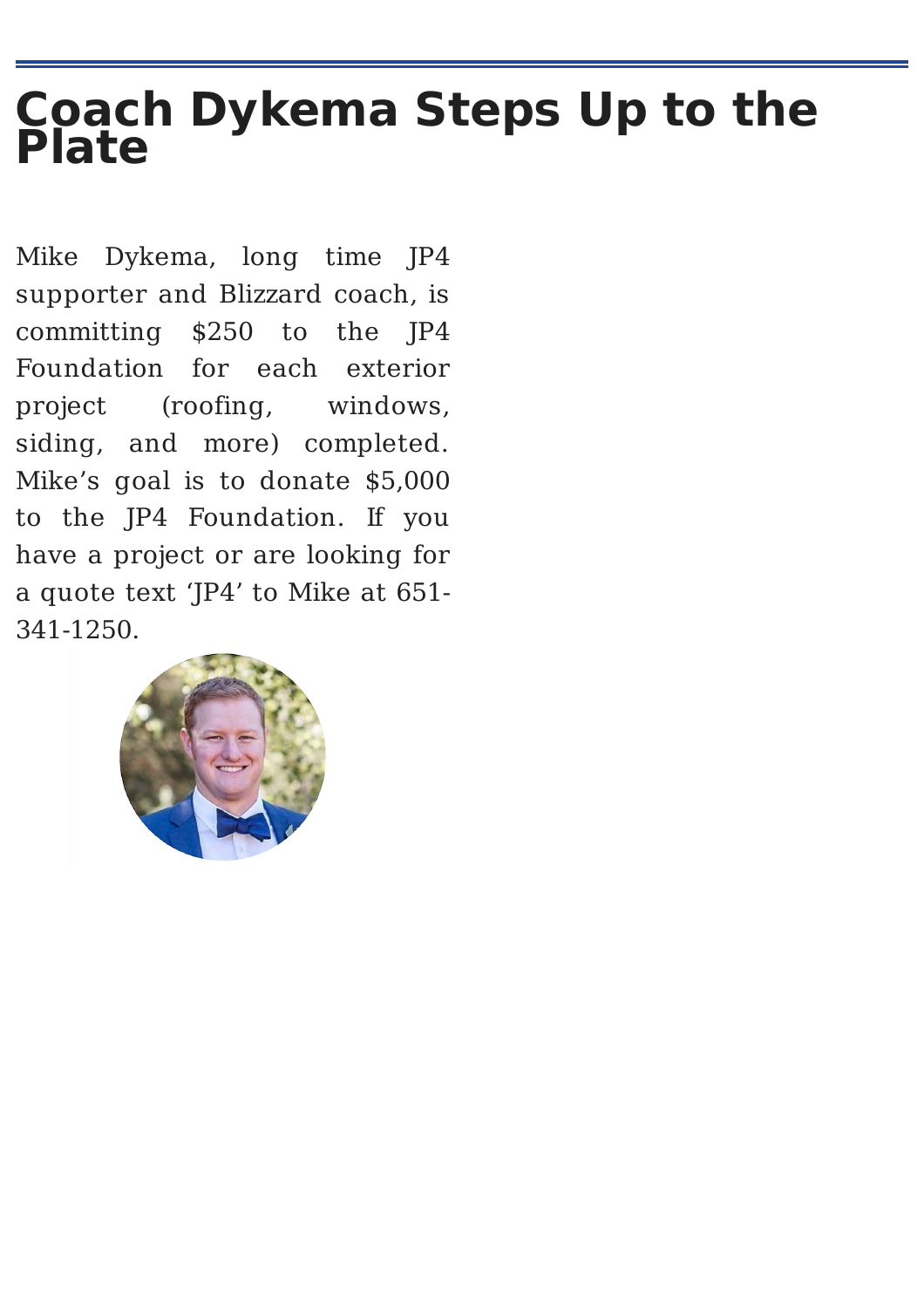

#### **PRIORITY INSPECTIONS FOR JP4 SUPPORTERS RETAIL OR STORM RESTORATION**

Shelter Construction is a leader in providing restoration services. Since 2008, Shelter has restored or renovated hundreds of residential and commercial properties.

Our pledge to our customers is to help you to identify the best solution to your recovery, restoration or remodeling needs, assign our most highly skilled craftsmen, use the very best materials available, and provide exemplary customer service every single step of the way.



**MANY SEVERE WEATHER EVENTS** IN 2020 AND 2021

> **ALL EXTERIOR PRODUCTS INSPECTED**

**DETAILED REPORTS PROVIDED** 

> **COMMERICAL INSPECTION CAPARILITIES**

**SCHEDULE TODAY!** 

**SHELTER CONSTRUCTION** 7040 Lakeland Avenue<br>Brooklyn Park, MN 55428

mike@shelter-usa.com  $651 - 341 - 1250 =$  Mike Dykema

# **Meet Our Newest Board Members**

Help us welcome our newest board members Bart Wolkerstorfer (Land O'Lakes) and Tom Bitz (Sun Country). Bart and Tom bring a tremendous amount of experience and expertise to the table and will undoubtedly play pivotal roles in helping advance the JP4 Foundation's strategic growth plans throughout 2021. The IP4 Foundation Board of Directors consists of community and business savy people from the Twin Cities and surrounding suburbs. To learn more about Bart, Tom, and our other board members, click here.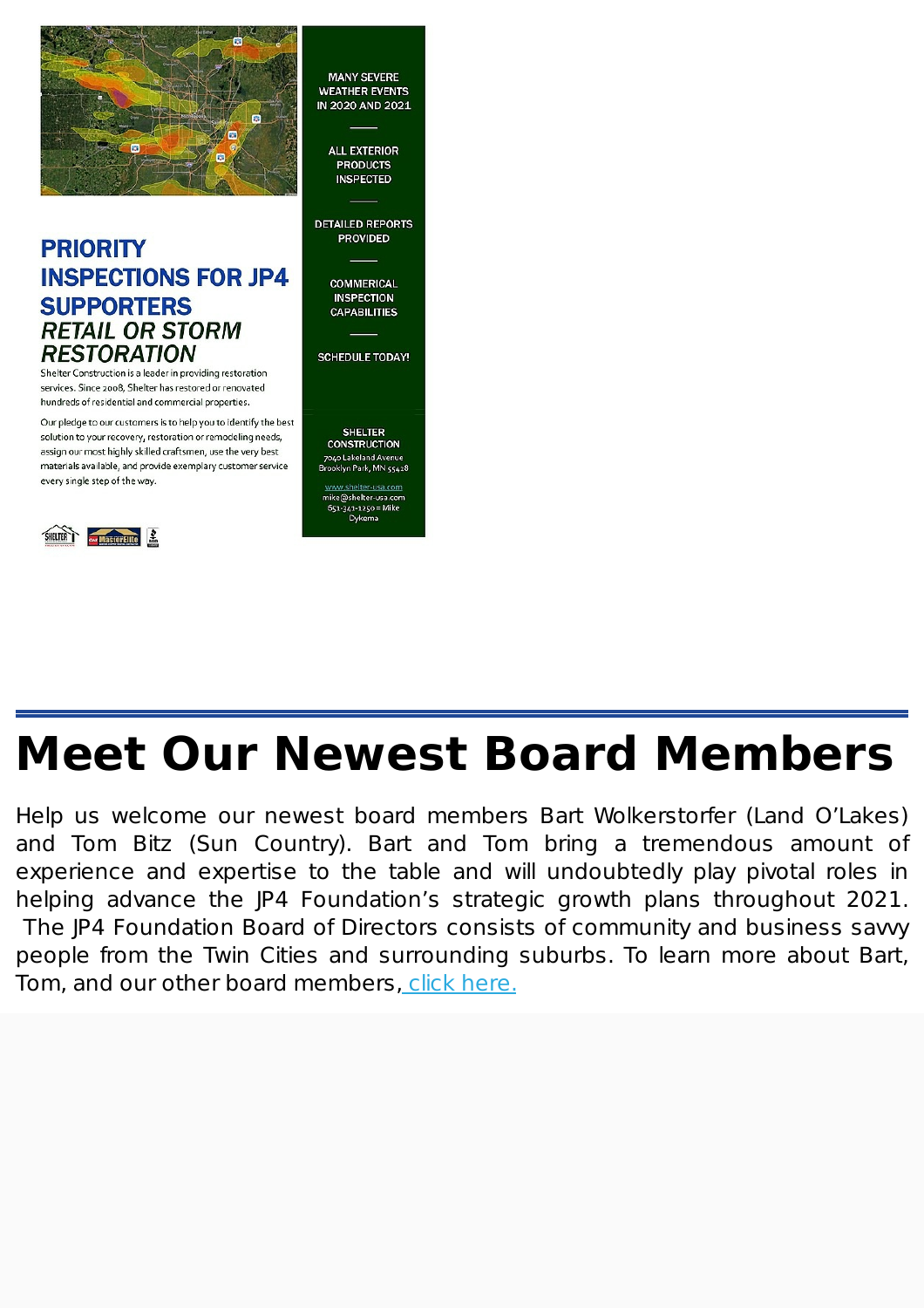

### **Bart Wolkerstorfer**



## **Tom Bitz**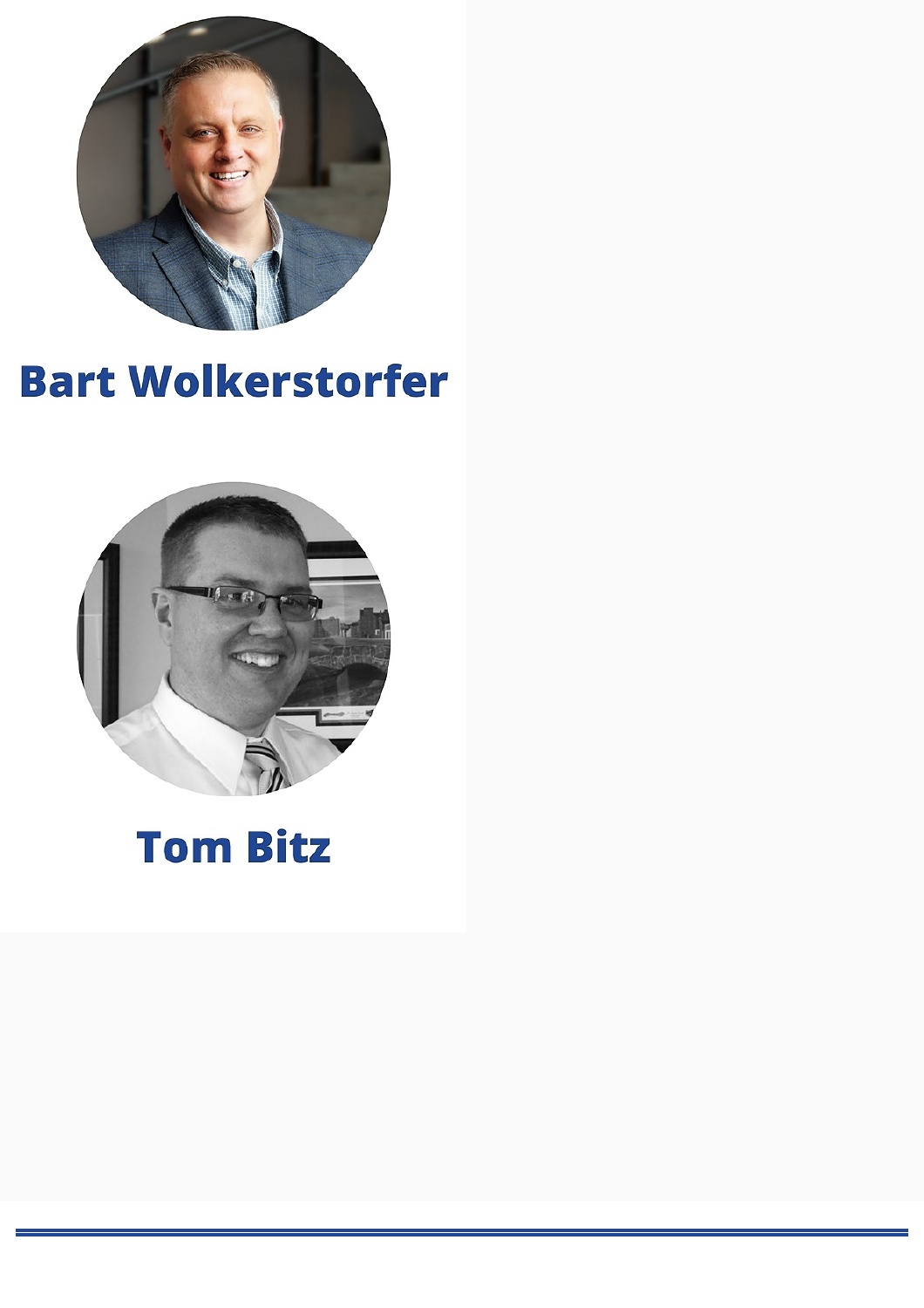# **Amazon Smile**

It's easy to support the JP4 Foundation when you shop at [smile.amazon.com](http://smile.amazon.com/).

#### **It's easy as 1, 2, 3...**

1. Choose JP4 Foundation as your dedicated charity on [Amazon.com](http://amazon.com/) by visiting here: <https://smile.amazon.com/ch/81-2968738>

2. Whenever you want to buy something from [amazon.com](http://amazon.com/), type in [smile.amazon.com](http://smile.amazon.com/) instead.

3. You'll pay the same amount and the JP4 Foundation will automatically receive .5% of eligible purchases as a donation from Amazon.



proudly sponsored by!

The JP4 Foundation is a Non-Profit Organization recognized by the IRS as a 501(c)(3) public charity. 100% of all donations will be used for the development of the infrastructure, programs, and services of The JP4 Foundation. All donations are tax-deductible to the extent permitted by law.